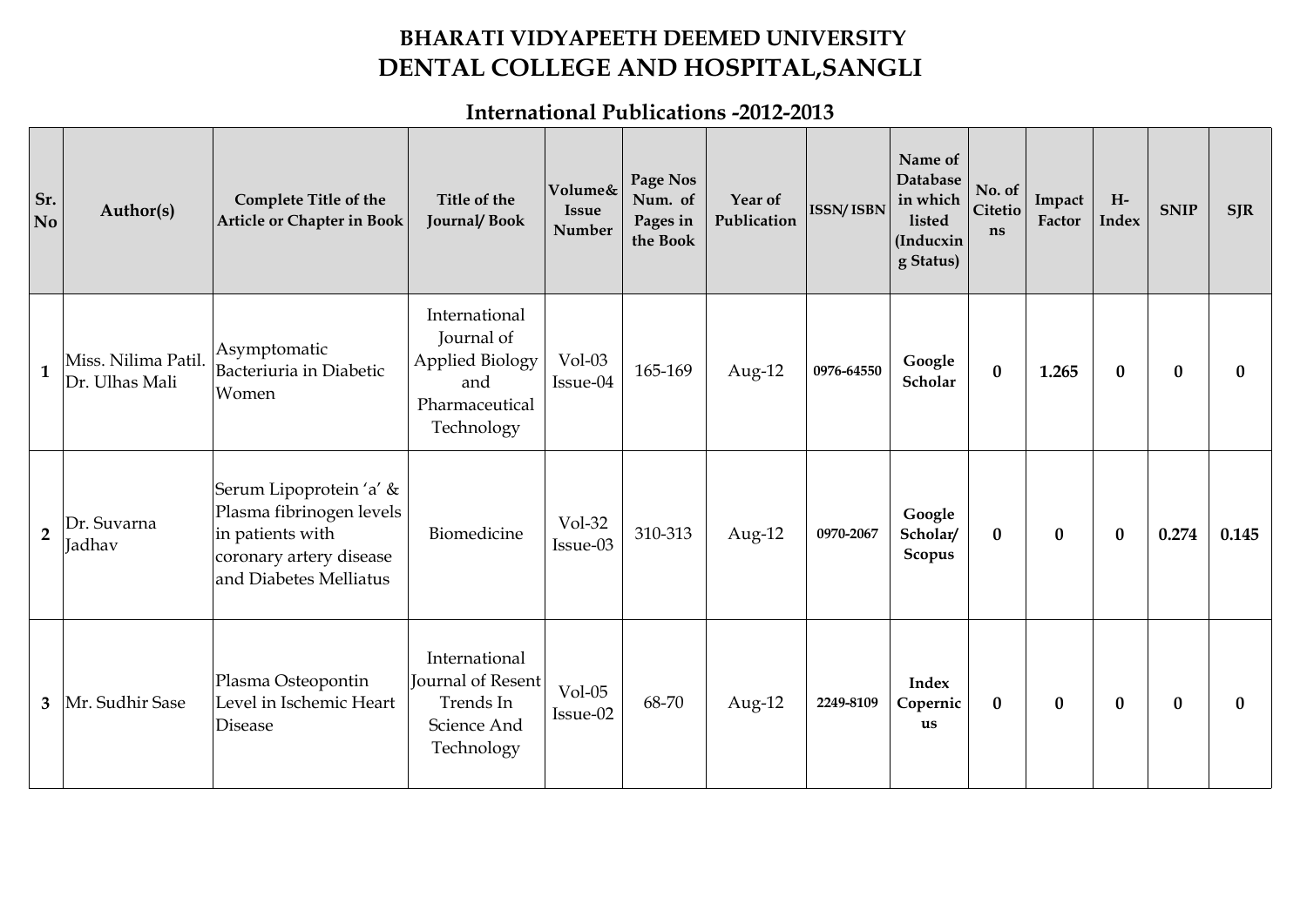| $\overline{\mathbf{4}}$ | Dr. Manish<br>Agarwal<br>Dr. Banashree<br>Sankeshwari<br>Dr. Channaveer V. Report<br>Pattanshetti | Use of Zirconia to<br>Restore Severely Worn<br>Dentition-A Case                                                                        | Case reports in<br>Dentistry                                           | Vol-2012             | $\overline{\phantom{m}}$ | Aug-12           | 324597    | Google<br>Scholar/<br>Scopus,<br>Pubmed | $\bf 8$          | $\bf{0}$ | $\bf{0}$     | $\boldsymbol{0}$ | $\mathbf{0}$     |
|-------------------------|---------------------------------------------------------------------------------------------------|----------------------------------------------------------------------------------------------------------------------------------------|------------------------------------------------------------------------|----------------------|--------------------------|------------------|-----------|-----------------------------------------|------------------|----------|--------------|------------------|------------------|
| 5                       | Dr. Kamal Shigli                                                                                  | Tooth loss, Prosthetic<br><b>Status and Treatment</b><br>Needs Among Industrial<br>Workers in Belgaum,<br>Karnataka, India             | Journal of Oral<br>Science                                             | $Vol-54$<br>Issue-04 | 285-292                  | Sep-12           | 1343-4934 | Web of<br>Science/P<br>ubMed<br>/Scopus | 10               | 0.92     | $\bf{0}$     | $\bf{0}$         | $\bf{0}$         |
| 6                       | Dr. Anil T. Patil                                                                                 | Management of<br>Supplemental<br><b>Permanent Maxillary</b><br>Lateral Incisor- A Rare<br>Case                                         | IOSR Journal of<br>Dental &<br><b>Medical Sciences</b><br>$($ J $DMS)$ | Vol-1<br>Issue-6     | $24 - 26$                | Sep-12           | 2279-0853 | Google<br>Scholar                       | $\mathbf{1}$     | $\bf{0}$ | $\mathbf{1}$ | $\bf{0}$         | $\boldsymbol{0}$ |
| $\overline{7}$          | Dr. Praveen<br>Tammannavar<br>Dr. Pushpalatha C.<br>Dr. Sunil Nayak                               | A Cephalometric<br>evaluation of pre-<br>treatment and post-<br>treatment outcome<br>using Tetragon analysis-<br>A Retrospective Study | The Journal of<br>Contemporary<br><b>Dental Practice</b>               |                      |                          | Oct-2012         | 1526-3711 | Google<br>Scholar                       | $\bf{0}$         | $\bf{0}$ | $\bf{0}$     | 0.374            | 0.173            |
| 8                       | Dr. Sunil Nayak<br>Dr. Praveen<br>Tammannavar<br>Dr. Pushpalatha C. Surgery                       | <b>Efficacy of Locking</b><br>Plates/Screw System In<br>Mandibular Fracture                                                            | The Journal of<br>Contemporary<br><b>Dental Practice</b>               |                      |                          | Oct-2012         | 1526-3711 | Google<br>Scholar                       | $\boldsymbol{4}$ | $\bf{0}$ | $\bf{0}$     | 0.374            | 0.173            |
| 9                       | Dr. Kamal Shigli                                                                                  | It's All About the<br><b>PRESCRIPTION</b>                                                                                              | Journal of Dental<br>Technology                                        |                      |                          | Nov-Dec-<br>2012 | 1088-3118 | Google<br>Scholar                       | $\pmb{0}$        | $\bf{0}$ | $\bf{0}$     | $\boldsymbol{0}$ | $\bf{0}$         |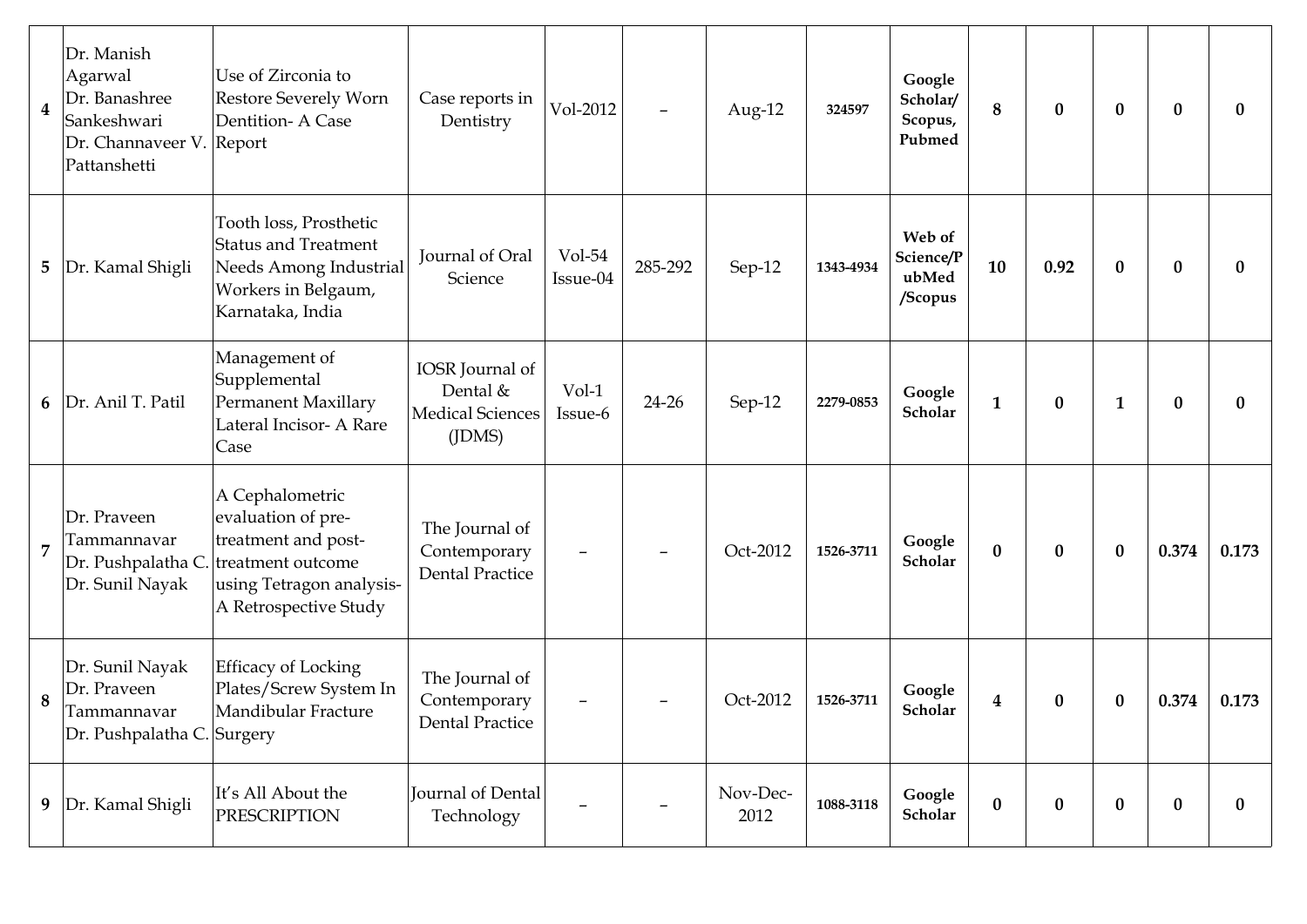|    | Dr. Anil Patil.<br>10 Dr. Aparna<br>Aparadh                   | <b>Esthetic Rehabilitation</b><br>of a crown fracture with<br>glass fibre-reinforced<br>posts: A case report             | International<br>Journal of<br>Scientific &<br>Research<br>Publication | $Vol-02$<br>Issue-11 | $\overline{\phantom{m}}$ | $Nov-12$         | 2250-3153  | Google<br>Scholar             | $\mathbf{1}$     | $\bf{0}$         | $\mathbf{1}$   | $\bf{0}$     | $\bf{0}$         |
|----|---------------------------------------------------------------|--------------------------------------------------------------------------------------------------------------------------|------------------------------------------------------------------------|----------------------|--------------------------|------------------|------------|-------------------------------|------------------|------------------|----------------|--------------|------------------|
| 11 | Miss. Nilima Patil.<br>Dr. Ulhas Mali                         | Bacteriuria in Diabetic<br>Patients                                                                                      | World Journal of<br>Science<br>Technology                              | $Vol-12$<br>Issue-02 | $25 - 27$                | Dec-12           | 2231-2587  | Google<br>Scholar             | $\boldsymbol{0}$ | $\boldsymbol{0}$ | $\bf{0}$       | $\bf{0}$     | $\bf{0}$         |
|    | 12 Dr. Vamsi G.                                               | Primary Gingival<br>Tuberculosis Diagnosis -<br>A Difficult Endeavour                                                    | The Journal of<br>Contemporary<br><b>Dental Practice</b>               |                      |                          | Nov-2012         | 1526-3711  | Google<br>Scholar             | $\bf{0}$         | $\bf{0}$         | $\bf{0}$       | $\bf{0}$     | $\bf{0}$         |
|    | 13 Dr. Anil Patil.                                            | Evaluate the Usage of<br>Different Advanced<br><b>Endodontic Instruments</b><br>and Techniques in<br>Pediatric Dentistry | The Journal of<br>Contemporary<br><b>Dental Practice</b>               | $Vol-14$<br>Issue-01 | 61-64                    | Jan-Feb-<br>2013 | 10024-1271 | Pub Med/<br>Google<br>Scholar | $\bf{0}$         | $\bf{0}$         | $\bf{0}$       | 0.507        | 0.211            |
|    | 14   Dr. Vamsi G.                                             | <b>Association Between</b><br>Obesity and Chronic<br>Periodontitis - A Cross<br>Sectional Study                          | The Journal of<br>Contemporary<br><b>Dental Practice</b>               |                      |                          | Nov-2012         | 1526-3711  | Google<br>Scholar             | 16               | $\bf{0}$         | $\bf{0}$       | $\bf{0}$     | $\bf{0}$         |
|    | Dr. Sandhyarani B Mystery behind<br>15 Dr. Dayanand<br>Huddar | Malocclusion: Report of<br><b>Two Mesiodens Cases</b>                                                                    | IOSR Journal of<br>Dental &<br><b>Medical Sciences</b><br>(IDMS)       | $Vol-02$<br>Issue-05 | 46-49                    | Nov-Dec-<br>2012 | 2279-0861  | Copernic<br>us                | $\mathbf{3}$     | $\bf{0}$         | $\overline{2}$ | $\bf{0}$     | $\boldsymbol{0}$ |
| 16 | Miss. Nilima Patil.<br>Dr. Ulhas Mali                         | Inducible Clindamycine<br>Resistance among<br>Clinical Isolates of<br>Methicillin Resistant<br>Staphylococcus Aureus     | International<br>Journal of<br>Current<br>Research and<br>Review       | $Vol-05$<br>Issue-01 | 44-48                    | Jan- $13$        | 9755241    | Google<br>Scholar             | $\mathbf{1}$     | 4.016            | $\mathbf{1}$   | $\mathbf{0}$ | $\bf{0}$         |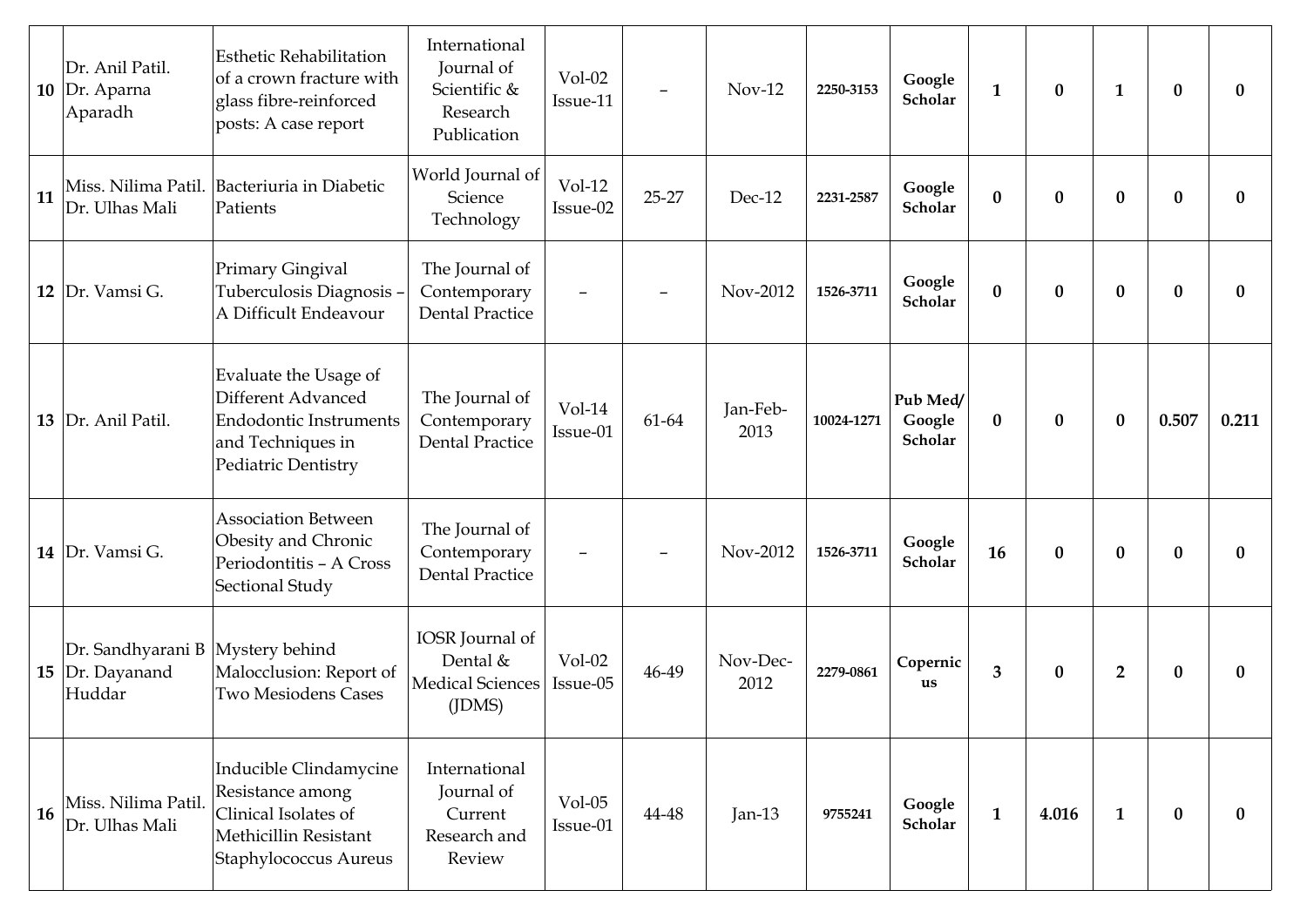|    | Dr. Kaushal Shah<br>$17$ Dr. Sampada<br>Kanitkar                                                      | Overlap syndrome: a<br>diagnostic dilemma                                                                                                         | <b>BMJ</b> Case Report                                                               | Vol-<br>Issue-     | 01 to 06     | Dec-12    | 1757790X  | Google<br>Scholar/<br>Scopus                   | $\bf{0}$       | $\bf{0}$ | $\bf{0}$         | 0.058        | 0.108        |
|----|-------------------------------------------------------------------------------------------------------|---------------------------------------------------------------------------------------------------------------------------------------------------|--------------------------------------------------------------------------------------|--------------------|--------------|-----------|-----------|------------------------------------------------|----------------|----------|------------------|--------------|--------------|
| 18 | Dr. Sharad Kamat<br>Dr. Santhosh<br>Hugar                                                             | <b>Root Canal Obturation</b><br>by Ultrasonic<br>Condensation of Gutta<br>percha and an in Vitro<br>investigation on the<br>Quality of Obturation | Endodontology                                                                        | Vol-24<br>Issue-   | 109-115      | $Dec-12$  |           |                                                | $\mathbf{1}$   | $\bf{0}$ | $\bf{0}$         | $\mathbf{0}$ | $\bf{0}$     |
|    | Dr. Sandhyarani B Oral Piercings: A<br>19 Dr. Dayanand<br>Huddar                                      | Constructive Genius or<br>A Destructive Devil                                                                                                     | International<br>Journal of<br>Scientific and<br>Research<br>Publications<br>(IJSRP) | $Vol-3$<br>Issue-1 | $01$ to $02$ | $Jan-13$  | 2250-3153 | Google<br>Scholar                              | $\bf{0}$       | 1.22     | $\boldsymbol{0}$ | $\bf{0}$     | $\mathbf{0}$ |
| 20 | Dr. Kaushal M.<br>Shah<br>Dr. Amol Karagir<br>Dr. Shridevi Adaki<br>Dr. Channaveer V.<br>Pattanshetti | Dentigerous cyst<br>associated with an<br>impacted anterior<br>maxillary<br>supernumerary tooth                                                   | <b>BMJ</b> Case Report                                                               | Vol-<br>Issue-     | 01 to 03     | Jan- $13$ | 1757790X  | Pubmed/<br>Google<br>Scholar/<br>Scopus        | $\bf{0}$       | $\bf{0}$ | $\bf{0}$         | 0.058        | 0.108        |
|    | Dr. Dilip Magdum<br>Dr. Jiwanasha<br>21   Agarwal<br>Dr. Manish<br>Agarwal                            | Classic Tongue Lipoma:<br>A common Tumour at A BMJ Case Report<br><b>Rare Site</b>                                                                |                                                                                      | Vol-<br>Issue-     | 01 to 04     | Jan- $13$ | 1757790X  | Pubmed/<br>Google<br>Scholar/<br><b>Scopus</b> | $\overline{2}$ | $\bf{0}$ | $\boldsymbol{0}$ | 0.058        | 0.108        |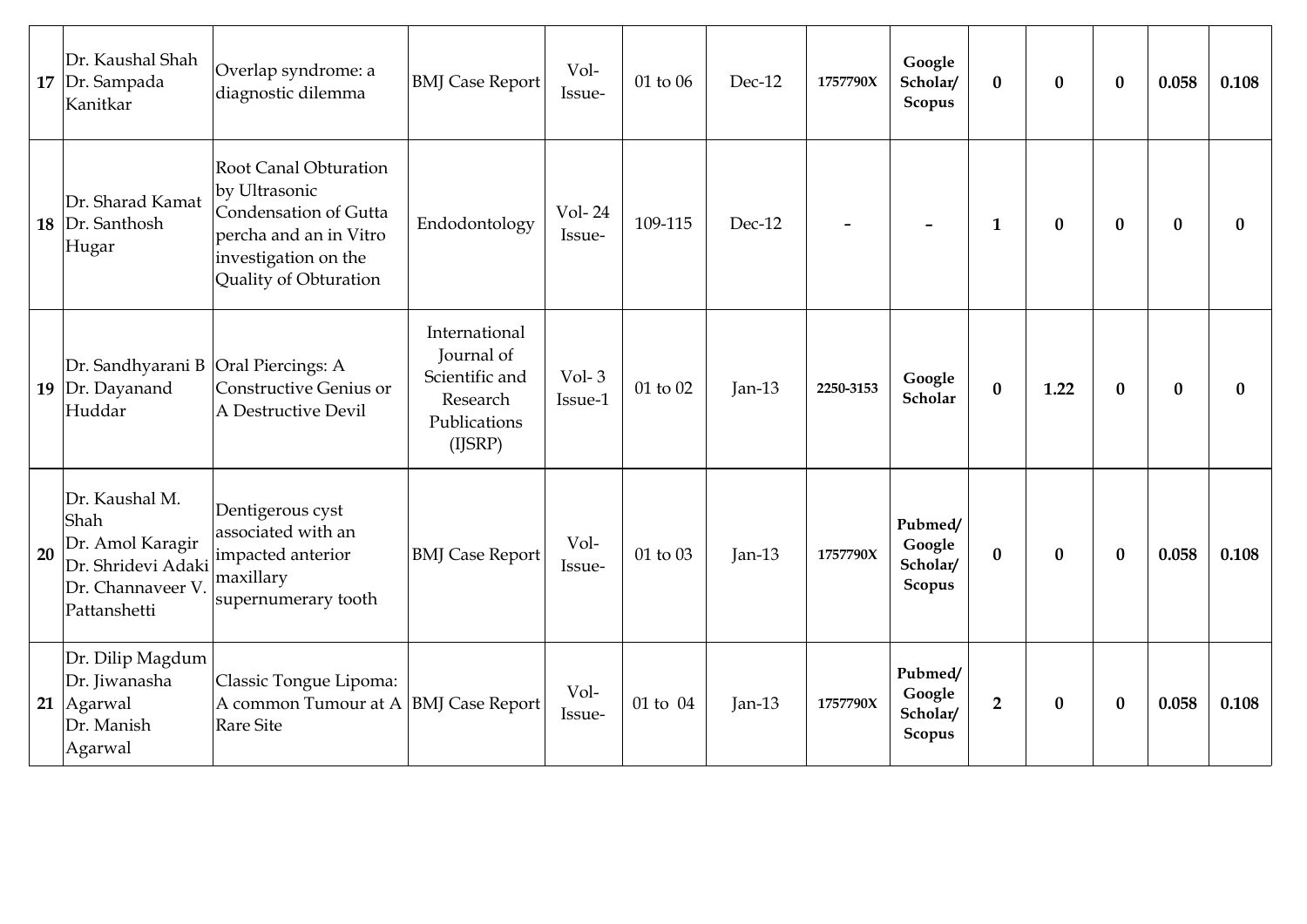| 22 | Dr. Jiwanasha<br>Agarwal<br>Dr. Manish S.<br>Agarwal<br>Dr. Lalita G.<br>Nanjannawar<br>Dr. Raghavendra<br>Adaki | Non-syndromic<br>Multiple Supernumerary BMJ Case Report<br>Teeth: A Rare Entry                     |                                                      | $\overline{\phantom{0}}$ | 01 to 04 | Jan-13    | 1757790X  | Pubmed/<br>Google<br>Scholar/<br>Scopus | $\overline{\mathbf{3}}$ | $\boldsymbol{0}$ | $\boldsymbol{0}$ | 0.058    | 0.108    |
|----|------------------------------------------------------------------------------------------------------------------|----------------------------------------------------------------------------------------------------|------------------------------------------------------|--------------------------|----------|-----------|-----------|-----------------------------------------|-------------------------|------------------|------------------|----------|----------|
| 23 | Dr. Jiwanasha<br>Agarwal<br>Dr. Manish<br>Agrawal<br>Dr. Lalita<br>Nanjannawar                                   | Surgical-Orthodontic<br>Management of Bilateral<br>Multiple Impactions in<br>Non-Syndromic Patient | <b>BMJ</b> Case Report                               |                          | 01 to 05 | Jan- $13$ | 1757790X  | Pubmed/<br>Google<br>Scholar/<br>Scopus | $\mathbf{1}$            | $\bf{0}$         | $\bf{0}$         | 0.058    | 0.108    |
| 24 | Dr. Anita D.<br>Parushetti<br>Dr. Jiwanasha<br>Agarwal<br>Dr. Lalita<br>Nanjannawar<br>Dr. Manish<br>Agarwal     | Oral Manifestations of<br>Epidermolysis Bullosa<br>Dystrophica: A Rare<br>Genetic Disease          | <b>BMJ</b> Case Report                               | $\overline{\phantom{0}}$ | 01 to 04 | Jan. 2013 | 1757790X  | Google<br>Scholar/<br>Scopus            | $\bf{0}$                | $\bf{0}$         | $\bf{0}$         | 0.058    | 0.108    |
| 25 | Dr. Jiwanasha<br>Agrawal<br>Dr. Manish<br>Agrawal<br>Dr. Lalita G.<br>Nanjannawar<br>Dr. Anita D.<br>Parushetti  | <b>CBCT</b> In Orthodontics-<br>The Wave of Future                                                 | Journal of<br>Contemporary<br><b>Dental Practice</b> | $Vol-14$<br>Issue-01     | 153-157  | Jan- $13$ | 1526-3711 | Google<br>Scholar/<br>Scopus            | 18                      | $\bf{0}$         | $\bf{0}$         | $\bf{0}$ | $\bf{0}$ |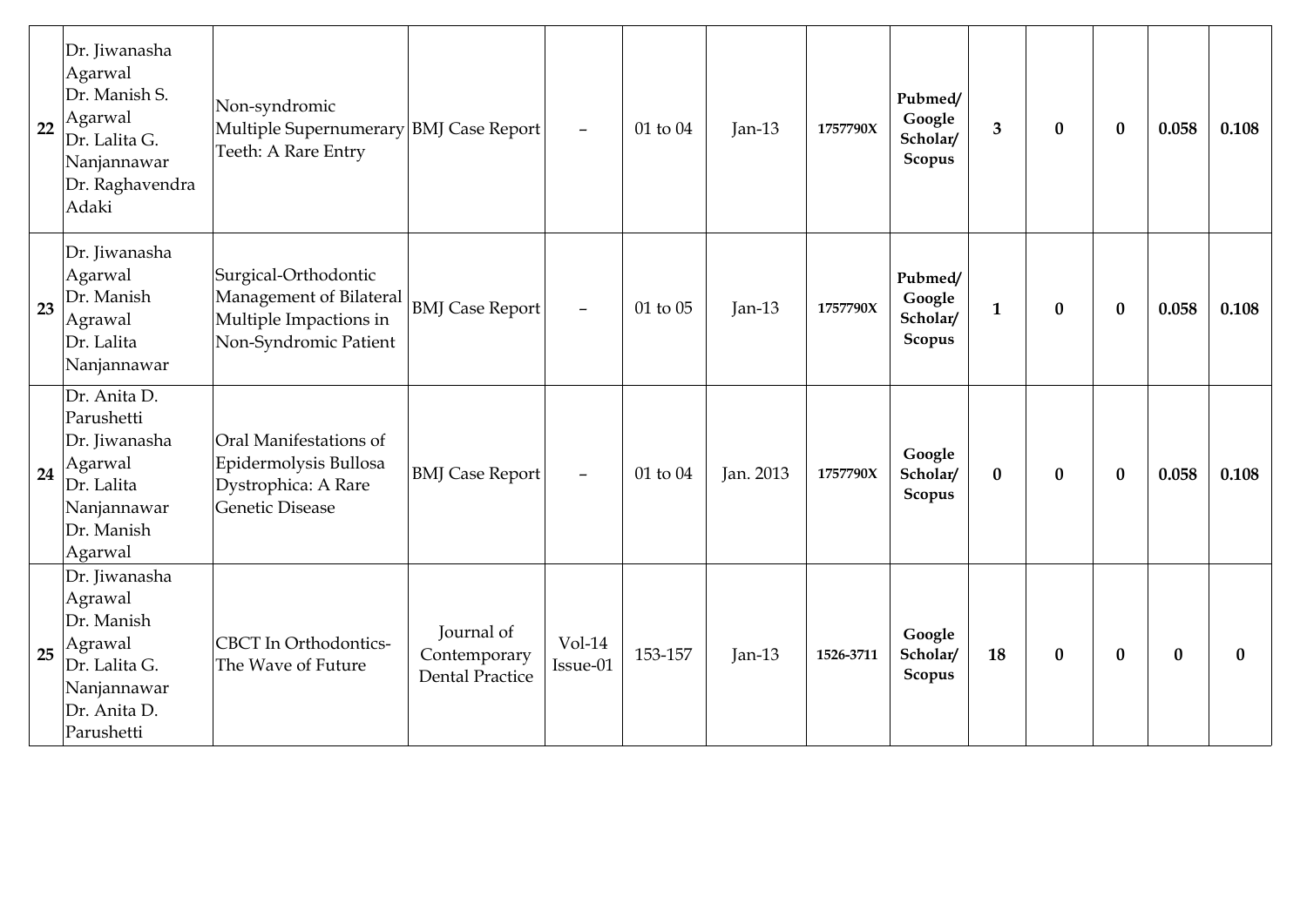| 26 | Dr. Anil Patil<br>Dr. Channaveer<br>Pattanshetti<br>Dr. Aniruddha<br>Varekar<br>Dr. Sandhyarani<br>Huddar | Oral Capillary<br>Hemangioma<br>Mimicking Pyogenic<br>Granuloma: A<br><b>Challenge for Diagnosis</b><br>and Management                                                                        | <b>BMJ</b> Case Report                                                     | $\overline{\phantom{m}}$ |                          | Feb-13             | 1757790X  | Pubmed/<br>Google<br>Scholar/<br>Scopus            | $\mathbf{1}$     | $\bf{0}$ | $\overline{7}$   | 0.058            | 0.108    |
|----|-----------------------------------------------------------------------------------------------------------|-----------------------------------------------------------------------------------------------------------------------------------------------------------------------------------------------|----------------------------------------------------------------------------|--------------------------|--------------------------|--------------------|-----------|----------------------------------------------------|------------------|----------|------------------|------------------|----------|
| 27 | Dr. Pranav Patil                                                                                          | Management of external<br>invasive cervical<br>resorption tooth with<br>Mineral Trioxide<br>Aggregate - A Case<br>Report.                                                                     | Case Report in<br>Medicine                                                 | $\qquad \qquad -$        |                          | Jan-13             | 2325-7083 | Google<br>Scholar                                  | $\overline{2}$   | $\bf{0}$ | $\bf{0}$         | $\boldsymbol{0}$ | 0.113    |
| 28 | Dr. Banashree<br>Sankeshwari<br>Dr. Channaveer<br>Pattanshetti                                            | Resorbed Mandibular<br>Ridge: A Challenge                                                                                                                                                     | Indian Journal of<br>Stomatology                                           | $Vol-2$<br>Issue-2       | $\overline{\phantom{0}}$ | Feb-13             | 2229306X  | Google<br>Scholar                                  | $\bf{0}$         | $\bf{0}$ | $\boldsymbol{0}$ | $\bf{0}$         | $\bf{0}$ |
| 29 | Dr. Chunduri N.S.<br>Dr. Gelli V                                                                          | Oral Cysticercosis                                                                                                                                                                            | Southeast Asian<br>Journal of<br>Tropical<br>Medicine and<br>Public Health | Vol-44<br>Issue-2        | 154-156                  | Mar-13             | 0125-1562 | Google<br>Scholar/W<br>eb of<br>Science/<br>Scopus | $\bf{0}$         | 0.546    | $\bf{0}$         | $\bf{0}$         | $\bf{0}$ |
|    | 30   Miss. Nilima Patil.                                                                                  | Tinea Capitis Infection<br>In Children Along With  <br><b>Tertiary Care Hospitals</b><br>With Reference To In<br>Vitro Antifungal<br><b>Susceptibility Testing Of</b><br>Dermatophyte Isolate | International<br>Journal of<br>Pharmaceutical<br>& Chemical<br>Sciences    | Vol-2<br>Issue-2         | 744-750                  | April -Jun<br>2013 | 2277-4998 | Google<br>Scholar                                  | $\boldsymbol{0}$ | $\bf{0}$ | $\bf{0}$         | $\bf{0}$         | $\bf{0}$ |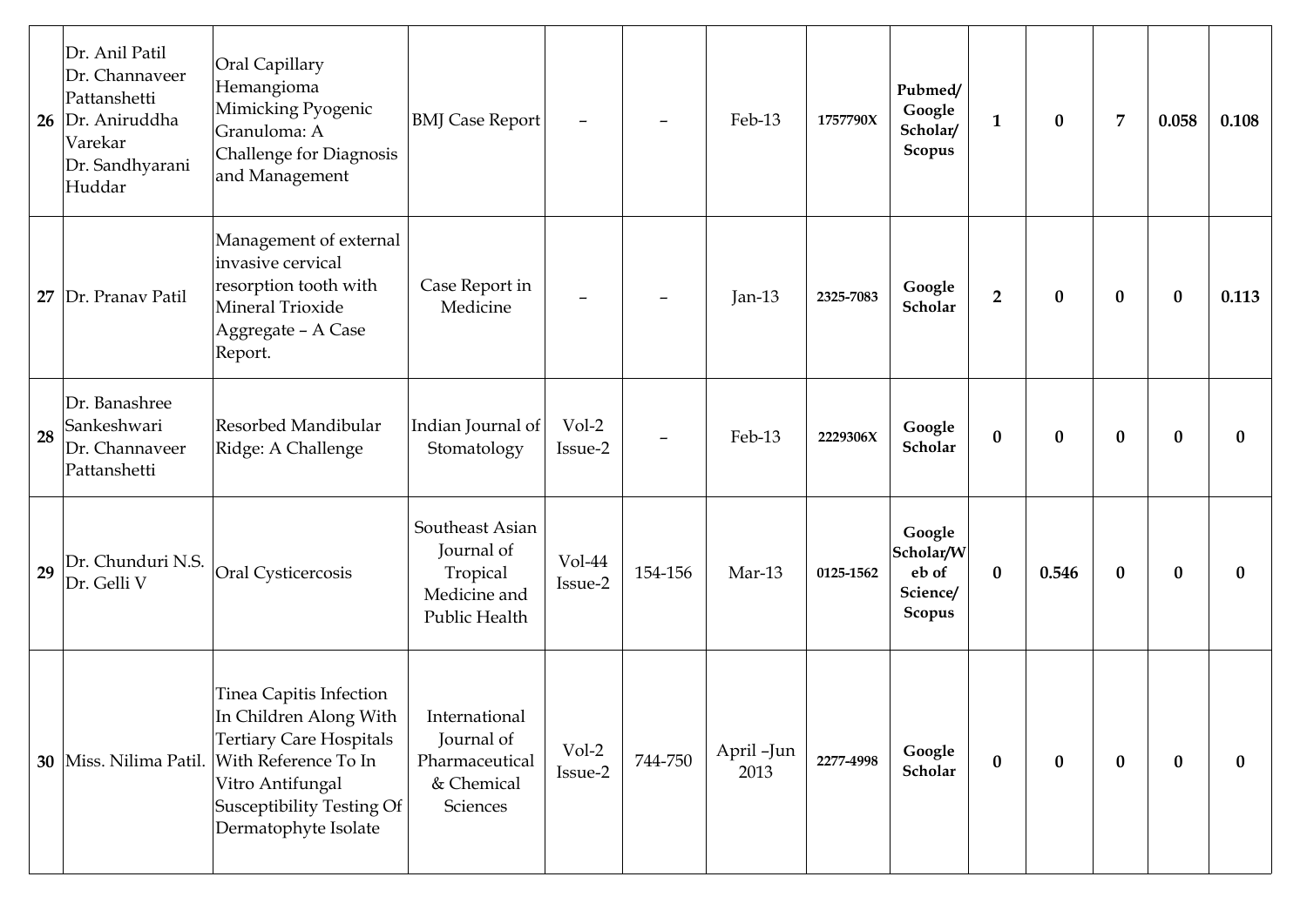|    | 31   Miss. Nilima Patil.                                                                  | Trichophyton violaceum-<br>a major cause of Tinea<br>capitis in tertiary care<br>hospitals and its<br>antifungal susceptibility<br>testing | International<br>Journal of<br>Biology,<br>Pharmacy &<br><b>Allied Sciences</b> | Vol-2<br>Issue-4         | 915-928    | Apr-13   | 2277-4998 | Google<br>$\bf{0}$<br>Scholar                              | 0.663            | $\bf{0}$         | $\bf{0}$ | $\bf{0}$ |
|----|-------------------------------------------------------------------------------------------|--------------------------------------------------------------------------------------------------------------------------------------------|---------------------------------------------------------------------------------|--------------------------|------------|----------|-----------|------------------------------------------------------------|------------------|------------------|----------|----------|
| 32 | Dr. Kaushal Shah<br>Dr. Amol Karagir<br>Dr. Shridevi Adaki<br>Dr. Rajesh<br>Koppikar      | Papillon Lefevre<br>syndrome                                                                                                               | <b>BMJ</b> Case Report                                                          | $\qquad \qquad -$        | 01 to 02   | $Jul-05$ | 1757790X  | Pubmed<br>Google<br>$\bf{0}$<br>Scholar/<br>Scopus         | $\boldsymbol{0}$ | $\bf{0}$         | 0.058    | 0.108    |
| 33 | Dr. Kaushal M.<br>Shah Dr. Amol<br>Karagir<br>Dr. Shridevi Adaki                          | A Slow-Flow Type<br>Venous Malformation of  BMJ Case Report <br>Tongue                                                                     |                                                                                 | $\overline{\phantom{m}}$ | 01 to 02   | Apr-13   |           | Pubmed<br>Google<br>$\bf{0}$<br>Scholar/<br>Scopus         | $\bf{0}$         | $\bf{0}$         | 0.058    | 0.108    |
| 34 | Dr. Kaushal Shah<br>Dr. Amol Karagir<br>Dr. Sampada<br>Kanitkar<br>Dr. Rajesh<br>Koppikar | An a Typical Form of<br>Cervicofacial<br>Actinomycosis Treated<br>with short but Intensive<br>Antibiotic Regimen                           | <b>BMJ</b> Case Report                                                          | $\overline{\phantom{m}}$ | $1$ to $3$ | $Jul-13$ | 1757790X  | Pubmed<br>Google<br>$\bf{0}$<br>Scholar/<br>Scopus         | $\boldsymbol{0}$ | $\boldsymbol{0}$ | 0.058    | 0.108    |
| 35 | Dr. Kaushal M.<br>Shah                                                                    | Traumatic Bone Cyst or<br>Solitary Bone Cyst                                                                                               | <b>BMJ</b> Case Report                                                          | -                        | 01 to 01   | $Jul-13$ | 1757790X  | Pubmed<br>Google<br>$\boldsymbol{0}$<br>Scholar/<br>Scopus | 0                | $\bf{0}$         | 0.058    | 0.108    |
| 36 | Dr. Kaushal M.<br>Shah                                                                    | Heriditary Opalescent<br>Dentin                                                                                                            | <b>BMJ</b> Case Report                                                          | $\overline{\phantom{m}}$ | 01 to 02   | $Jul-13$ | 1757790X  | Pubmed<br>Google<br>$\bf{0}$<br>Scholar/<br>Scopus         | $\boldsymbol{0}$ | $\bf{0}$         | 0.058    | 0.108    |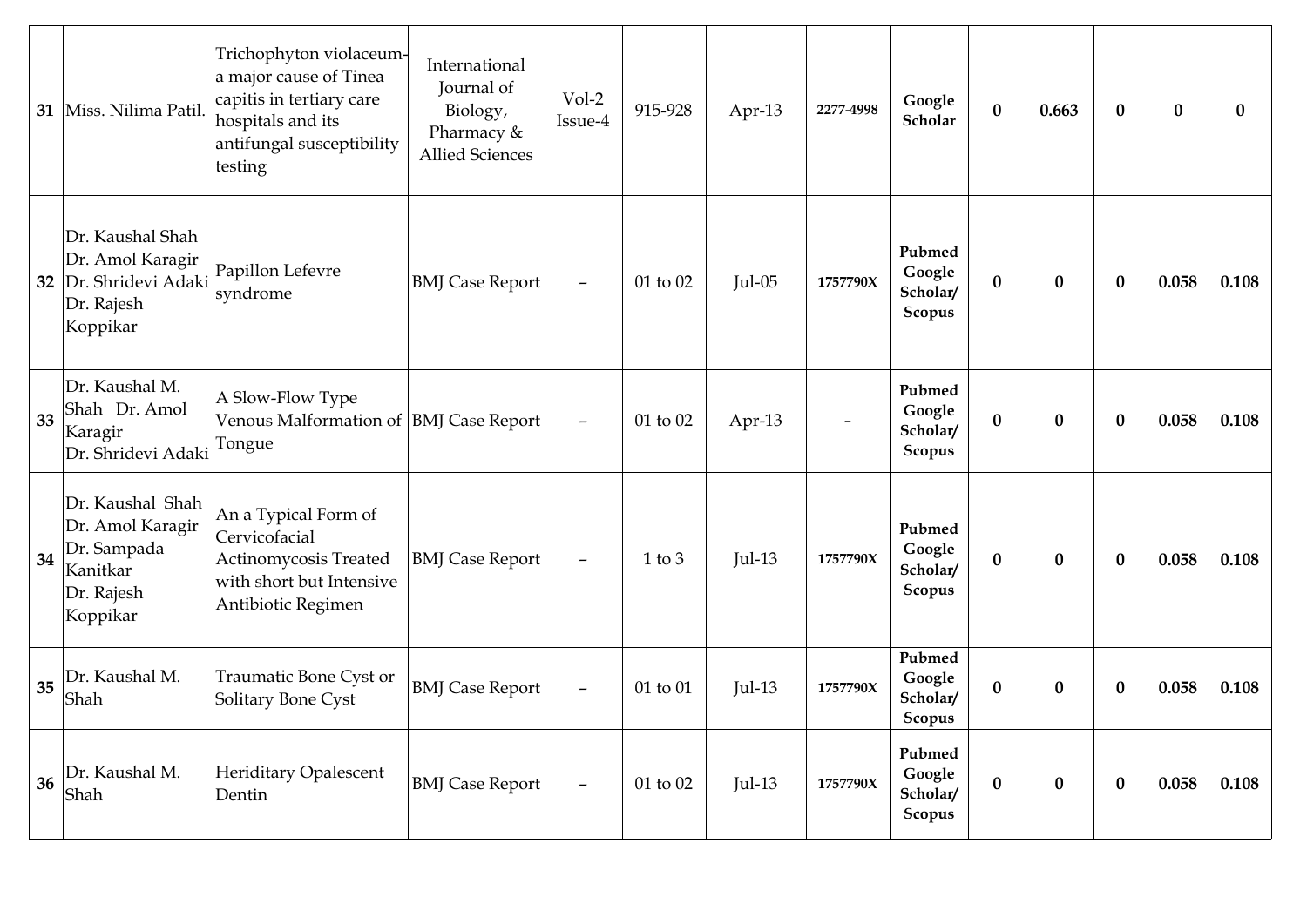| 37 | Dr. Sandhyarani<br>Huddar<br>Dr. Dayanand<br>Huddar<br>Dr. Anil Patil<br>Dr. Banashree<br>Sankeshwari | The Dental Manegement<br>of Troublesime Twos:<br>Renal tubular acidosis &<br>Rampant caries                                                   | <b>BMJ</b> Case Report | $\overline{\phantom{a}}$ | 01 to 04   | Apr-13           | 1757790X  | Pubmed<br>Google<br>Scholar/<br>Scopus | $\mathbf{0}$ | $\bf{0}$ | $\mathbf{0}$ | 0.058    | 0.108        |
|----|-------------------------------------------------------------------------------------------------------|-----------------------------------------------------------------------------------------------------------------------------------------------|------------------------|--------------------------|------------|------------------|-----------|----------------------------------------|--------------|----------|--------------|----------|--------------|
| 38 | Miss. Smita Patil<br>Dr Pooja Pharne                                                                  | Effects of short term<br>pranayama on cardio-<br>pulmonary efficiency in<br>young Volunteers                                                  | Biomedicine.           | Vol-<br>Issue-           | 237-241    | Apr-13           | 9702067   | Scopus/<br>Medline                     | $\bf{0}$     | $\bf{0}$ | $\bf{0}$     | 0.274    | 0.145        |
| 39 | Dr. Kaushal M.<br>Shah<br>Dr. Amol Karagir                                                            | Chronic non-supportive<br>Ostiomyelitis with<br>Proliferative Periostitis<br>Dr. Shridevi Adaki or Garr's Ostiomyelitis                       | <b>BMJ</b> Case Report | $\overline{\phantom{0}}$ | 01 to 2    | $May-13$         |           | Pubmed<br>Google<br>Scholar/<br>Scopus | $\bf{0}$     | $\bf{0}$ | $\bf{0}$     | 0.058    | 0.108        |
|    | Dr. Kaushal Shah<br>40 Dr. Amol Karagir<br>Dr. Shridevi Adaki mucosal cystin a                        | Radiological finding of<br>florid cenment-osseous<br>Dysplasia & benign<br>symptomless old lady                                               | <b>BMJ</b> Case Report | $\overline{\phantom{0}}$ | $1$ to $2$ | $May-13$         |           | Pubmed<br>Google<br>Scholar/<br>Scopus | $\bf{0}$     | $\bf{0}$ | $\bf{0}$     | 0.058    | 0.108        |
|    | 41 Dr. Amol Karagir                                                                                   | Clinical correlation of<br>Oral Manifestation IN<br><b>HIV</b> Seropositive patient<br>with CD4+cell,CD8+cell<br>counts $&$<br>CD4+/CD8+ratio | <b>IOSR-JDMS</b>       | $Vol-10$<br>Issue-10     | $1$ to $6$ | May-June<br>2013 | 2279-0861 | Google<br>Scholar/<br>Scopus           | $\bf{0}$     | $\bf{0}$ | $\bf{0}$     | $\bf{0}$ | $\mathbf{0}$ |